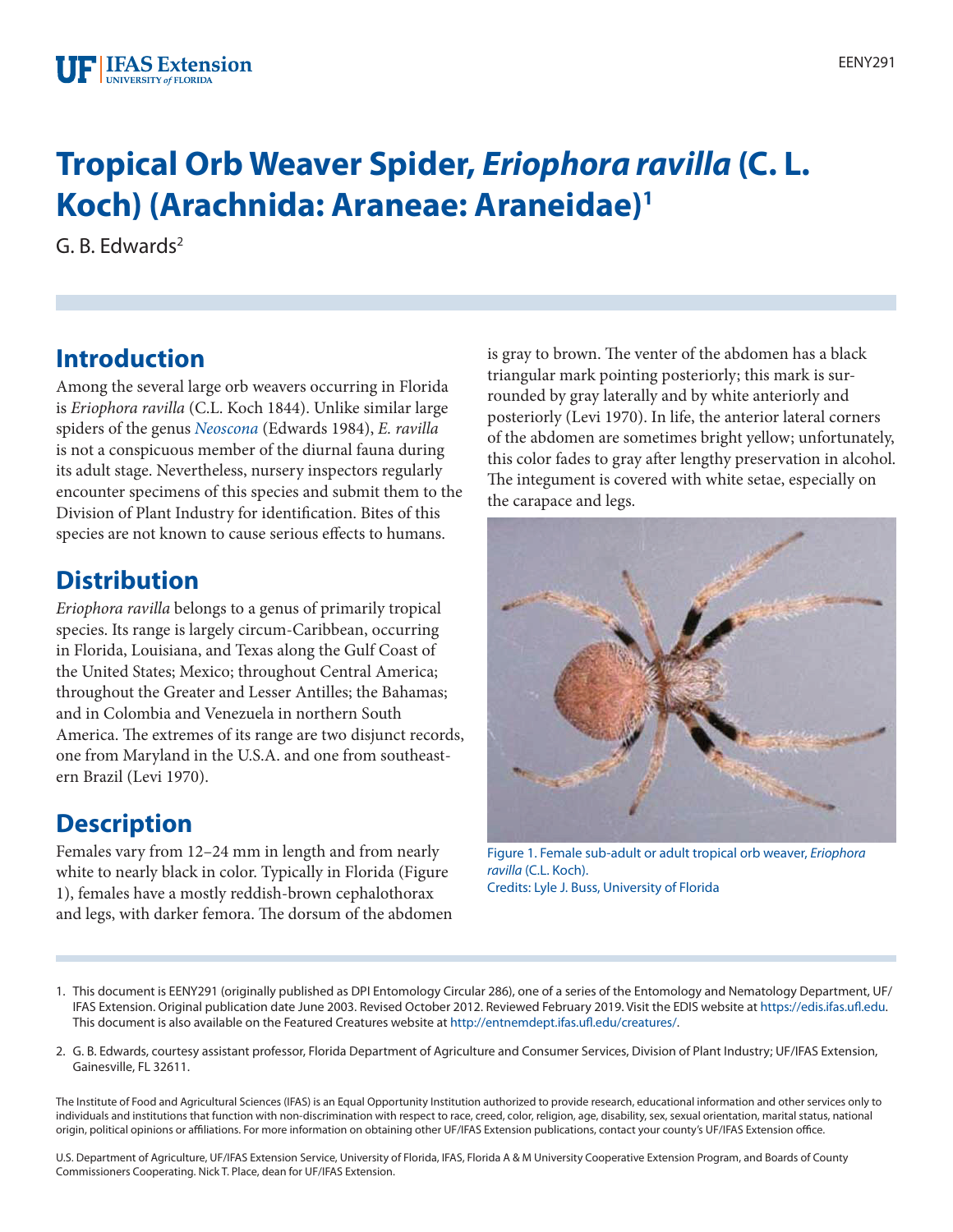Males vary from 9–13 mm in length. They are similar to females in color. The abdomen is much smaller than that of the female and is usually dark gray. The legs are usually banded. The carapace has a deep longitudinal thoracic groove (Levi 1970). When the male is actively moving about, its palpi can be seen as large anterior structures, which appear to flare out to the sides.

Color and pattern variation is extensive in Florida juvenile specimens and in adults in more tropical areas. The abdominal dorsum may have a pattern of white spots (Figure 2), may have a narrow central white stripe (Figure 3), the entire dorsum may be brilliant green in life (Figure 4), and two humps may be present posteriorly. The latter character, when present, further enhances the resemblance of juveniles to the genus *Eustala*, with which they are frequently confused (Levi 1970). **Habits and Habitat**



Figure 2. Sub-adult tropical orb weaver, *Eriophora ravilla* (C.L. Koch). Credits: James L. Castner, University of Florida



Figure 3. Sub-adult female with central white stripe



Figure 4. Subadult male with green abdomen. Credits: Jack Koerner.

*E. ravilla* inhabits open woodland, ranging from live oak in scrub areas to "hammock" (Levi 1970). I have found it most frequently in mesophytic situations. Where the understory is fairly dense, *E. ravilla* will make webs in the tree canopy. I have taken a female from the top of a television antenna, about 16 m above ground.

Orb webs of adult female *E. ravilla* have a widely spaced spiral and may be over 1 m across (see photograph in Levi 1977). The bridge thread supporting the web may be 6 m long (M. Stowe in Levi 1977). The web is constructed after dark, and the orb is taken down before dawn. The bridge and frame threads are probably left in place (Levi 1977). The web probably catches many moths and other night flying insects; these spiders may be particularly beneficial along woodland borders of field agroecosystems and within orchards. It is known to occur in citrus groves in Florida (Mansour et al. 1982). All stages apparently occur throughout the year, but little else is known of its life cycle.

#### **Survey and Detection**

During the day, *E. ravilla* may be found on the underside of leaves that are partially rolled and tied with silk, or occasionally in sparse silken retreats in sheltered corners of man-made structures. At night, the spiders may be seen hanging head down at the center of their webs. They may be captured in large vials and preserved in 70–80% alcohol (ethanol or isopropanol). An easy way to capture one alive is to put a plastic bag around the leaf containing the spider in its diurnal retreat, and then cut the leaf from the branch.